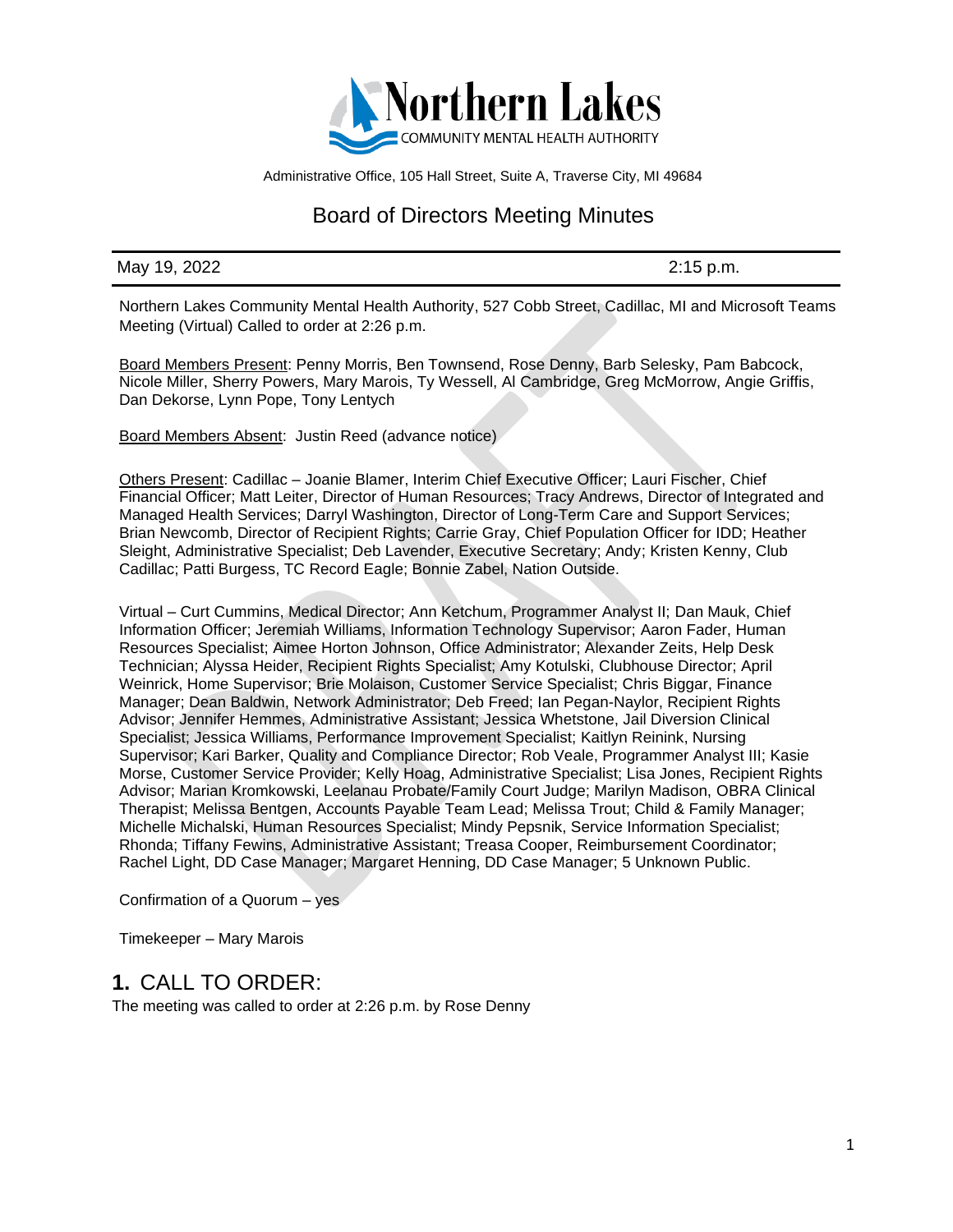# **2.** AGENDA:

| <b>MOTION:</b>   | Approve the Agenda of May 19, 2022 add at 3:45 Governance Policies and<br>Assessment about Creating a Governance Committee; and Discussion about<br>what we want Minutes to look like to be added under Governance Process; |
|------------------|-----------------------------------------------------------------------------------------------------------------------------------------------------------------------------------------------------------------------------|
|                  | Schedule of Meetings also add under Governance Process.                                                                                                                                                                     |
| <b>RESULT:</b>   | <b>ADOPTED [UNANIMOUS]</b>                                                                                                                                                                                                  |
| <b>MOVER:</b>    | <b>Nicole Miller</b>                                                                                                                                                                                                        |
| <b>SECONDER:</b> | Dan Dekorse                                                                                                                                                                                                                 |

### **3.** CONFLICT OF INTEREST DECLARATION: None.

### **4.** CONSENT AGENDA

*Consideration of the Consent Agenda*

**MOTION: Approve the Consent Agenda RESULT: ADOPTED. 14 Ayes and 1 abstain. MOVER: Ty Wessell SECONDER: Al Cambridge**

# **5.** OWNERSHIP LINKAGE

- *A. Citizen Comment* None
- *B. Ownership Communication* None

## **6.** ELECTION OF OFFICERS

Rose referenced the slate of officers on page 38. Al reviewed the process. **For the office of Chairperson** Ben Townsend and Dan Dekorse were nominated. Nominations were requested from the floor three times.

| <b>MOTION:</b>   | <b>Closed the Nominations</b> |
|------------------|-------------------------------|
| <b>RESULT:</b>   | <b>ADOPTED [UNANIMOUS]</b>    |
| <b>MOVER:</b>    | <b>Mary Marois</b>            |
| <b>SECONDER:</b> | <b>Ty Wessell</b>             |

Dan and Ben provided information about themselves.

There was a roll call vote taken for Chairperson. 8 voted for Dan Dekorse: McMorrow, Dekorse, Morris, Miller, Cambridge, Marois, Selesky, Wessel. 5 for Ben Townsend: Townsend, Babcock, Pope, Griffis, Powers. 1 Abstain: Lentych. It was identified Dan Dekorse was elected as chairperson.

**For the Office of Vice-Chairperson:** Rose was identified for Vice-Chairperson on the Slate of Officers. Rose called for nominations from the floor.

| <b>MOTION:</b>              | <b>Ben Townsend was nominated for Vice-Chairperson</b> |
|-----------------------------|--------------------------------------------------------|
| <b>RESULT:</b>              | <b>ADOPTED [UNANIMOUS]</b>                             |
| <b>MOVER:</b>               | <b>Barb Selesky</b>                                    |
| <b>SECONDER:</b> Ty Wessell |                                                        |

There were nominations requested from the floor three times.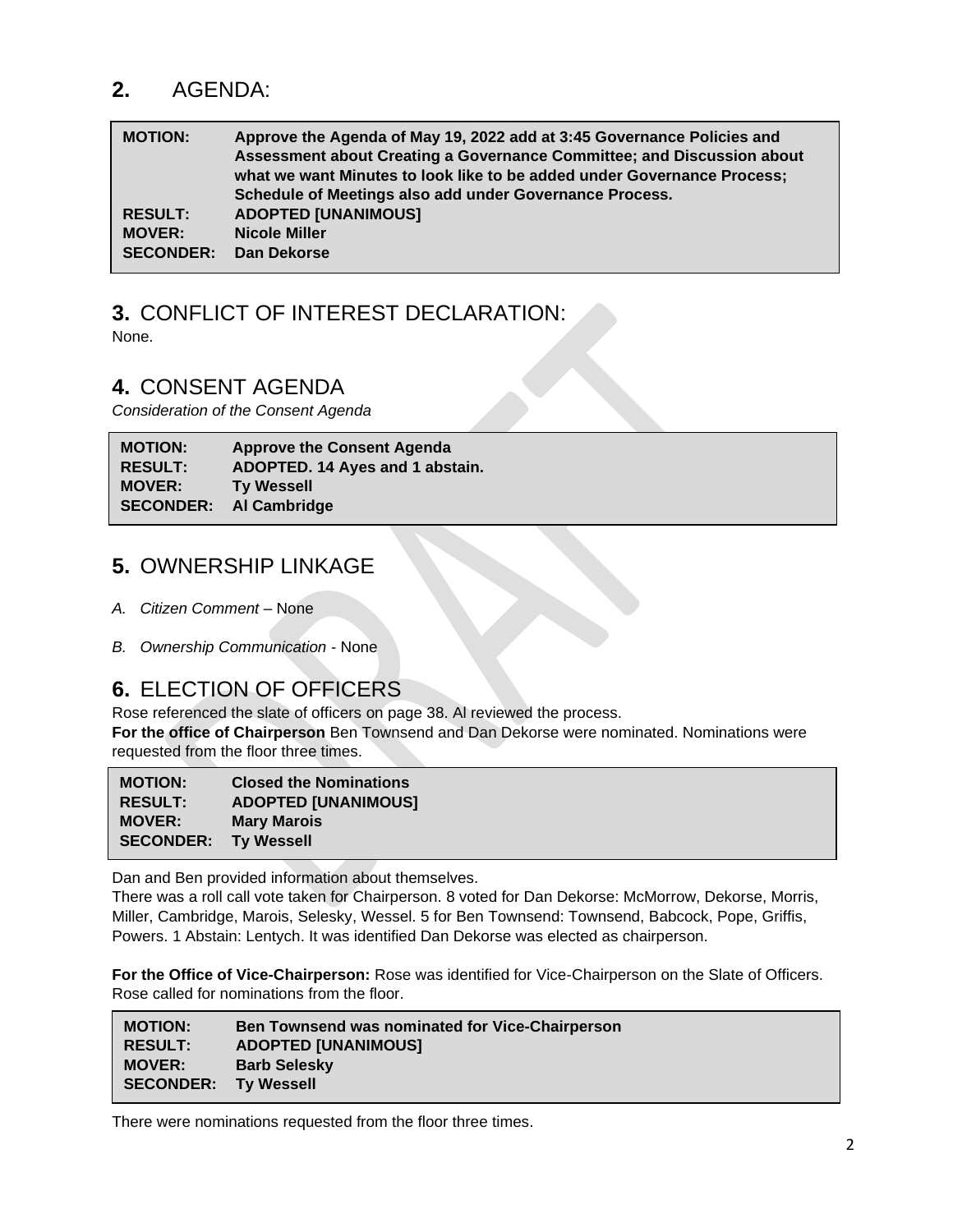| <b>MOTION:</b>   | <b>Closed the Nominations</b> |
|------------------|-------------------------------|
| <b>RESULT:</b>   | <b>ADOPTED [UNANIMOUS]</b>    |
| <b>MOVER:</b>    | <b>Mary Marois</b>            |
| <b>SECONDER:</b> | <b>Nicole Miller</b>          |
|                  |                               |

There was a roll call vote taken for Vice-Chairperson. 8 voted for Rose Denny: McMorrow, Dekorse, Morris, Miller, Cambridge, Marois, Wessel, Townsend. 5 for Ben Townsend: Babcock, Pope, Griffis, Powers, Selesky 1 Abstain: Lentych. It was identified Rose Denny was elected Vice-Chairperson.

**For the Office of Board Secretary:** Rose called for nominations from the floor three times.

| <b>MOTION:</b>   | <b>Closed the Nominations and cast a Unanimous Ballot for Sherry Powers for</b> |
|------------------|---------------------------------------------------------------------------------|
|                  | <b>Board Secretary</b>                                                          |
| <b>RESULT:</b>   | <b>ADOPTED [UNANIMOUS]</b>                                                      |
| <b>MOVER:</b>    | <b>Mary Marois</b>                                                              |
| <b>SECONDER:</b> | Nicole Miller                                                                   |
|                  |                                                                                 |

It was identified Sherry Powers was elected Board Secretary.

Dan Dekorse took over the meeting as Chairperson.

## **7.** BOARD COMMITTEE, COMMITTEE CHAIRPERSONS AND PARLIAMENTARIAN APPOINTMENTS

Nicole identified that she would like to step down as chairperson of the Recipient Rights Advisory Committee. Rose agreed to assume the role as chairperson. Dan agreed to serve on the committee as well.

**MOTION: To appoint Dan Dekorse to serve on the Recipient Rights Advisory Committee RESULT: ADOPTED [UNANIMOUS] MOVER: Rose Denny SECONDER: Nicole Miller**

Mary indicated that we have a vacancy on the NMRE Board replacing Randy.

| To appoint Angie Griffis to the NMRE Board |
|--------------------------------------------|
| <b>ADOPTED [UNANIMOUS]</b>                 |
| <b>Mary Marois</b>                         |
| Nicole Miller                              |
|                                            |

# **8.** CHIEF EXECUTIVE OFFICER'S REPORT:

Joanie identified that the Grand Traverse County Commission met yesterday to discuss mental health services and shared their plan to conduct study sessions. They ensured that they would not vote on any changes before completing the necessary work to make an informed decision. Joanie has asked to be included in those study sessions. Northern Lakes will work with them on many fronts. Joanie has been contacted by other County Administrators for information and she will continue to be transparent and provide support to all six counties. She will meet with the commission chairs and county leaders on a consistent basis for all that agree.

Joanie provided a legal update and indicated that we have one outstanding EEOC complaint.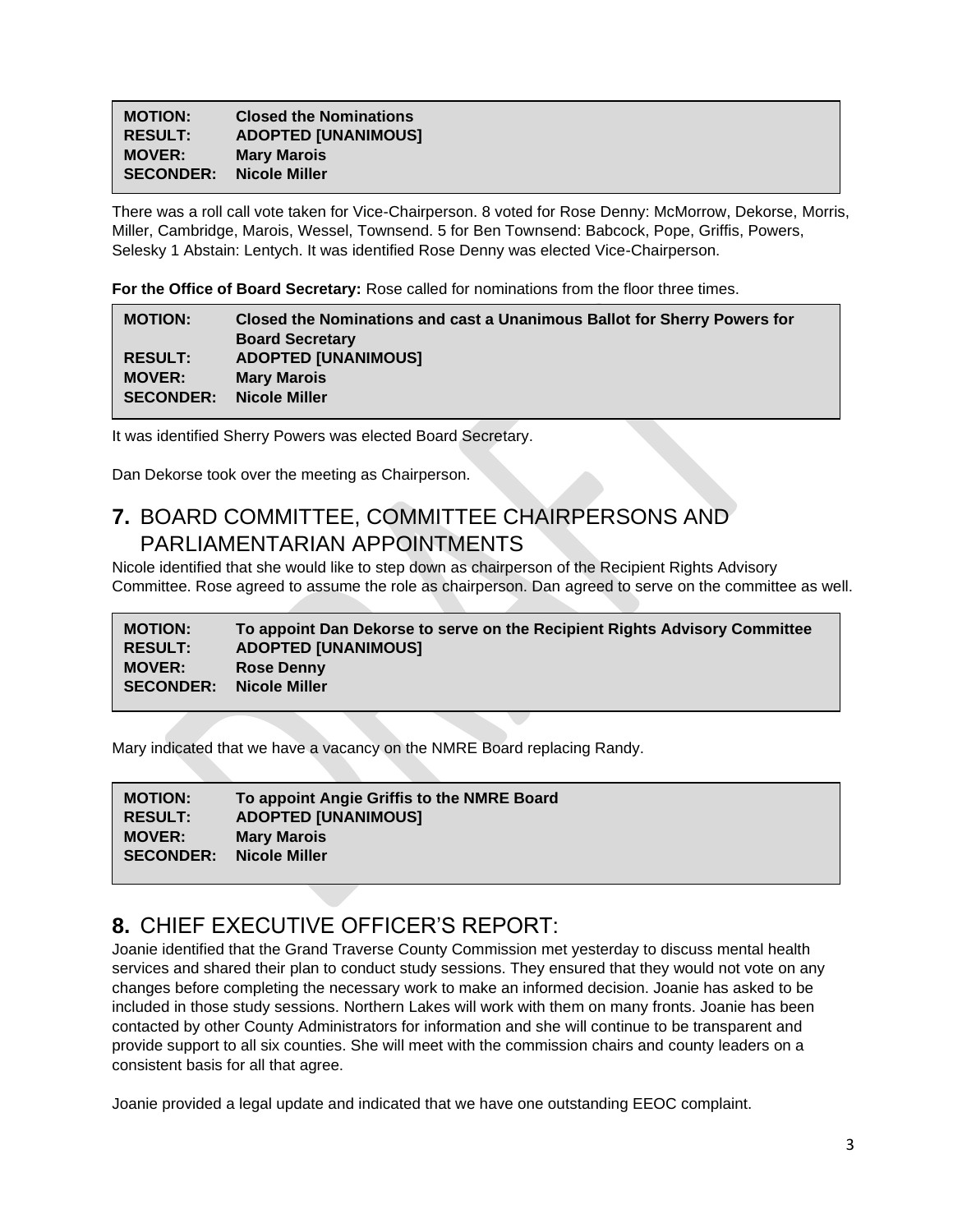An update was provided on the status of the Wexford/Missaukee Interagency Agreement.

We continue to have Adult Foster Care homes closing. The homes that we own and operate are stable. The homes that are closing are contract homes.

Joanie will be changing the look of her report and will be including reports from the Executive Team members from various areas of the organization identifying challenges and accomplishments. Board members preferred having written reports and having the mid-point report. Suggestion to use bullet points in the report. Having the discussion on the governance model will help drive the information moving forward.

Reference was made to a series of articles about guardianship and the need to have alternatives to guardianship.

There had been discussion at a recent Nominating Leadership Development Committee meeting about bringing to the Board a plan for a retention/recruitment pay for staff. Reviewed the minutes from the NMRE where each organization identified their plans either for a COLA or a lump sum. Reviewed the process we followed last year. There was a question whether this would be for providers. The Board requested identifying the different possibilities in order to make a decision at the June meeting.

Joanie identified that we were informed by the NMRE that we were one of the CMHSPs in the State to receive 100% on the Performance Measures used for the incentive monies that are withheld. Eric Kurtz had noted our region received our full amount which was 1.7 Million. Additionally, our region received another 1.3 Million which is why he believes we were one of a few that met the measures. Eric had not had an opportunity to identify how much each Board in the region would receive and how much the NMRE would maintain. Board members identified it is important to keep them informed so that they can have more involvement in developing a plan. It was suggested that the Board develop a Strategic Plan so that we would know in advance how the funding would be used.

# **9.** NORTHERN MICHIGAN REGIONAL ENTITY REPORT:

Reference was made to the minutes and no comments were identified.

## **10.** ASSURANCE OF ORGANIZATIONAL PERFORMANCE:

*A. Receipt of CEO Response to Monitoring Report – 2.8 Communication & Support to the Board (Internal Inspection)*

| <b>MOTION:</b>   | The Board finds the organization 77% in compliance with Policy 2.8<br><b>Communication &amp; Support to the Board (Internal Inspection)</b> |
|------------------|---------------------------------------------------------------------------------------------------------------------------------------------|
| <b>RESULT:</b>   | <b>ADOPTED [UNANIMOUS]</b>                                                                                                                  |
| <b>MOVER:</b>    | <b>Rose Denny</b>                                                                                                                           |
| <b>SECONDER:</b> | Nicole Miller                                                                                                                               |

- *B. New Operational Worries –* Nicole brought up an operational worry last month and continues as a worry regarding Grand Traverse County. She believes that we are better off as a six county partnership.
- C. 2.9 Investments (Internal Inspection) Please complete and turn in as usual.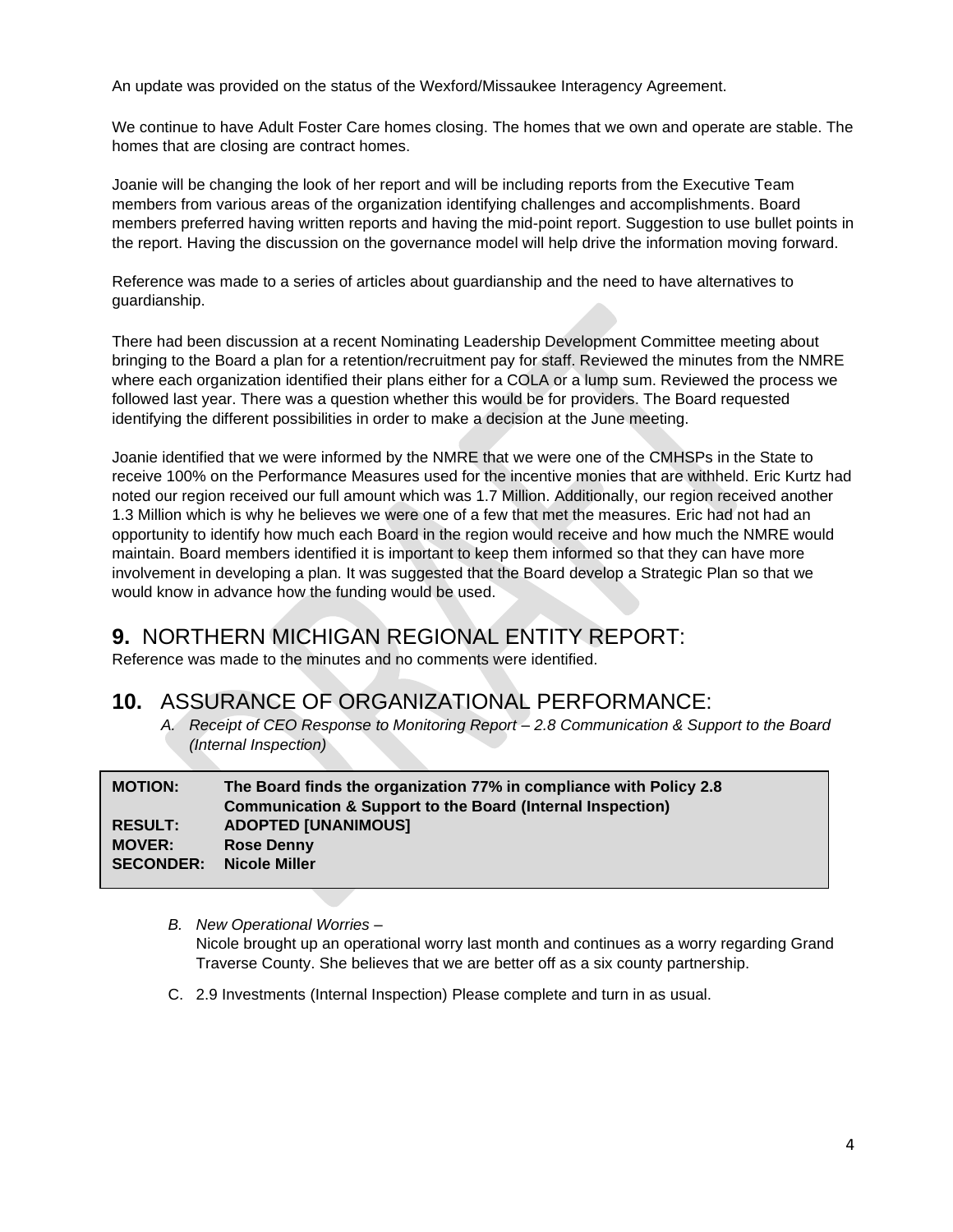# **11.** BOARD MEANS SELF-ASSESSMENT

*A. Receipt CEO Response to Monitoring Report 3.7 Governance Committees (Direct Inspection)*

| <b>MOTION:</b>   | The Board finds the organization 92% in compliance with Policy 3.7 Governance<br><b>Committees (Direct Inspection)</b> |
|------------------|------------------------------------------------------------------------------------------------------------------------|
| <b>RESULT:</b>   | <b>ADOPTED [UNANIMOUS]</b>                                                                                             |
| <b>MOVER:</b>    | <b>Nicole Miller</b>                                                                                                   |
| <b>SECONDER:</b> | <b>Rose Denny</b>                                                                                                      |

*3.7A Recipient Rights Advisory Committee*

| <b>MOTION:</b>   | The Board finds the organization 100% in compliance with Policy 3.7A Recipient |
|------------------|--------------------------------------------------------------------------------|
|                  | <b>Rights Advisory Committee (Direct Inspection)</b>                           |
| <b>RESULT:</b>   | <b>ADOPTED [UNANIMOUS]</b>                                                     |
| <b>MOVER:</b>    | <b>Nicole Miller</b>                                                           |
| <b>SECONDER:</b> | <b>Mary Marois</b>                                                             |
|                  |                                                                                |

*3.7B Recipient Rights Appeal Committee*

| The Board finds the organization 100% in compliance with Policy 3.7B Recipient<br><b>Rights Appeal Committee (Direct Inspection)</b> |
|--------------------------------------------------------------------------------------------------------------------------------------|
| <b>ADOPTED [UNANIMOUS]</b>                                                                                                           |
| Nicole Miller                                                                                                                        |
| <b>Rose Denny</b>                                                                                                                    |
|                                                                                                                                      |

#### *May Monitoring Assignment*

3.8 Cost of Governance - Policy (Direct Inspection) and 3.8 Cost of Governance – Budget (Internal Inspection). Please complete and turn in as soon as you are able.

### **12.** GOVERNANCE POLICIES DISCUSSION AND ASSESSMENT:

- *A. Ends –* None.
- *B. Executive Limitations –* None.
- *C. Governance Process/Ownership Linkages*

 *NLD Minutes – May 4, 2022 – Review and Approve*

| <b>MOTION:</b><br><b>RESULT:</b><br><b>MOVER:</b> | Approve NLD Minutes – May 4, 2022<br><b>ADOPTED [UNANIMOUS]</b><br><b>Barb Selesky</b> |
|---------------------------------------------------|----------------------------------------------------------------------------------------|
| <b>SECONDER:</b>                                  | Nicole Miller                                                                          |
|                                                   |                                                                                        |

*Financial, Single, Compliance Audit – September 30, 2021*

| <b>MOTION:</b>                  | Receive and File Financial, Single and Compliance Audit for the period<br><b>September 30, 2021</b> |
|---------------------------------|-----------------------------------------------------------------------------------------------------|
| <b>RESULT:</b><br><b>MOVER:</b> | <b>ADOPTED [UNANIMOUS]</b><br><b>Nicole Miller</b><br><b>SECONDER:</b> Al Cambridge                 |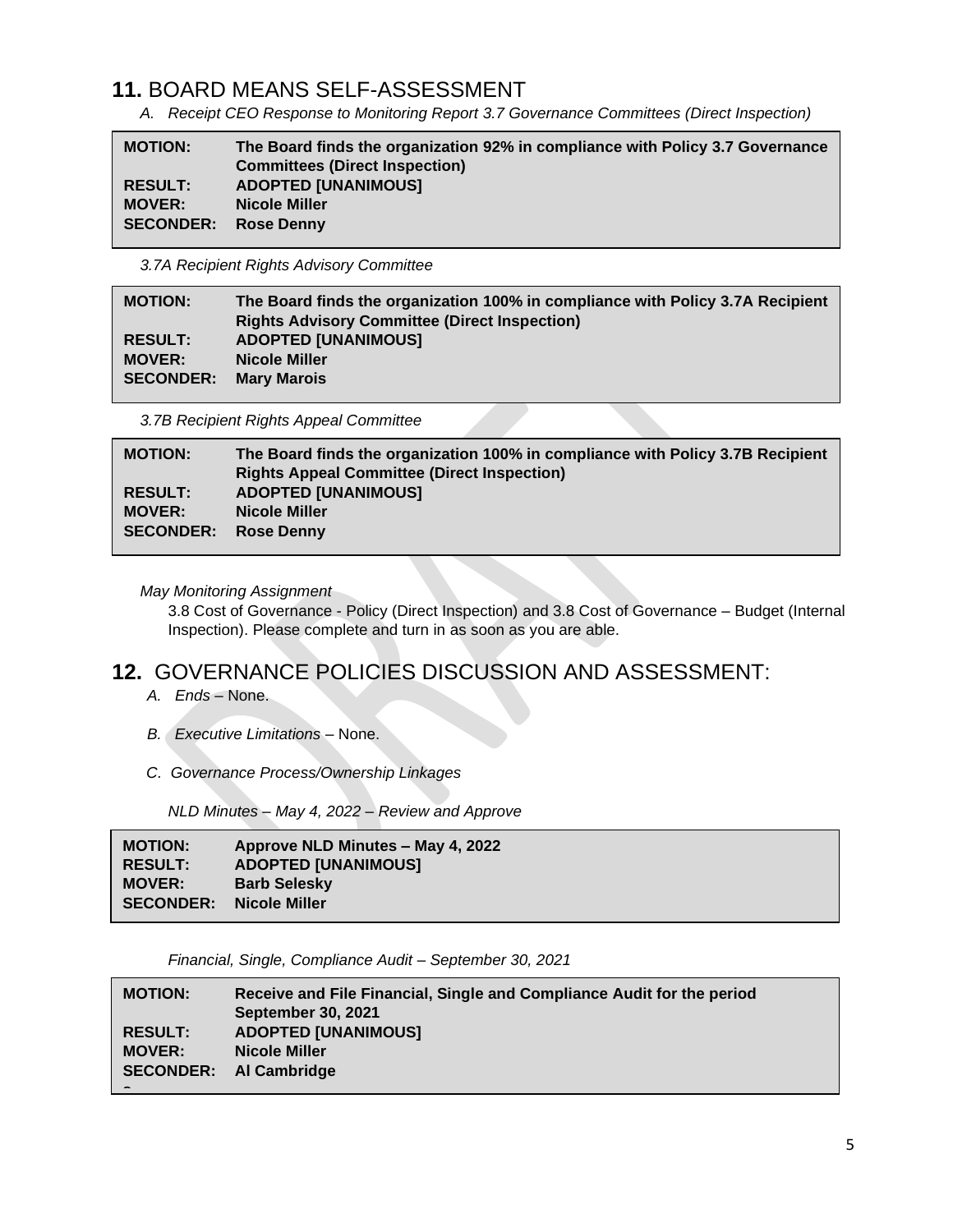| <b>MOTION:</b>               | <b>Create a Committee to Study our Governance</b> |
|------------------------------|---------------------------------------------------|
| <b>RESULT:</b>               | <b>ADOPTED [UNANIMOUS]</b>                        |
| <b>MOVER:</b>                | Al Cambridge                                      |
| <b>SECONDER: Mary Marois</b> |                                                   |

A committee was formed with the charge to come up with the agenda for the next Committee of the Whole meeting. Members of the committee were identified as: Greg, Al, Tony, Mary, Rose and Dan. Tony was identified as chair. Joanie identified that she would reach out to Tony.

#### *Format of Minutes*

**s**

Recommendation to abolish the practice of using the transcripts for the minutes to identify a statement of what we talked about, record decisions that are made at the meeting and how people voted. The transcripts are normally available.

| <b>MOTION:</b>                  | Abolish the Practice of using Transcripts for the minutes and utilize a draft<br>format. |
|---------------------------------|------------------------------------------------------------------------------------------|
| <b>RESULT:</b><br><b>MOVER:</b> | <b>ADOPTED [UNANIMOUS]</b><br><b>Mary Marois</b><br><b>SECONDER: Barb Selesky</b>        |
|                                 |                                                                                          |

Reviewed current practice for availability of minutes after the meeting. The Open Meetings Act requirement is that they are available within 8 days.

| <b>MOTION:</b><br><b>RESULT:</b><br><b>MOVER:</b> | Make the Board Minutes Available as a Draft on the Website.<br><b>ADOPTED [UNANIMOUS]</b><br><b>Tony Lentych</b> |
|---------------------------------------------------|------------------------------------------------------------------------------------------------------------------|
| <b>SECONDER:</b>                                  | Nicole Miller                                                                                                    |
|                                                   |                                                                                                                  |

Clarification regarding the link for the meetings – Joanie identified that we moved to a webinar format on Teams this month and will be better informed after today's meeting. The link is included on the Board of Director's page on the website.

#### *Location for Board Meetings*

Concern was expressed about setting up the technology in other areas and the need to social distance under the current requirements. The meeting in June is scheduled for Cadillac. Will continue to work on the calendar looking at other locations outside the office if needed and additional input from our CEO regarding details.

#### *D. Board CEO Linkage*

#### *CEO Contract*

The Board elected Joanie as the CEO although a contract has not been finalized. She is currently working at the Interim CEO wage and is additionally working as Chief Population Officer for Mental Illness. There was discussion about a possible salary of \$135,000 to \$140,000. Board members identified that they would like to see the contract and other information. Reviewed Joanie's current salary information. The salary range for the position was identified as \$135,000 to \$165,000.

| <b>MOTION:</b>   | To Offer Joanie Blamer a Contract for \$140,000 with benefits. |
|------------------|----------------------------------------------------------------|
| <b>RESULT:</b>   | <b>Motion was Withdrawn</b>                                    |
| <b>MOVER:</b>    | <b>Barb Selesky</b>                                            |
| <b>SECONDER:</b> | <b>Sherry Powers</b>                                           |
|                  |                                                                |